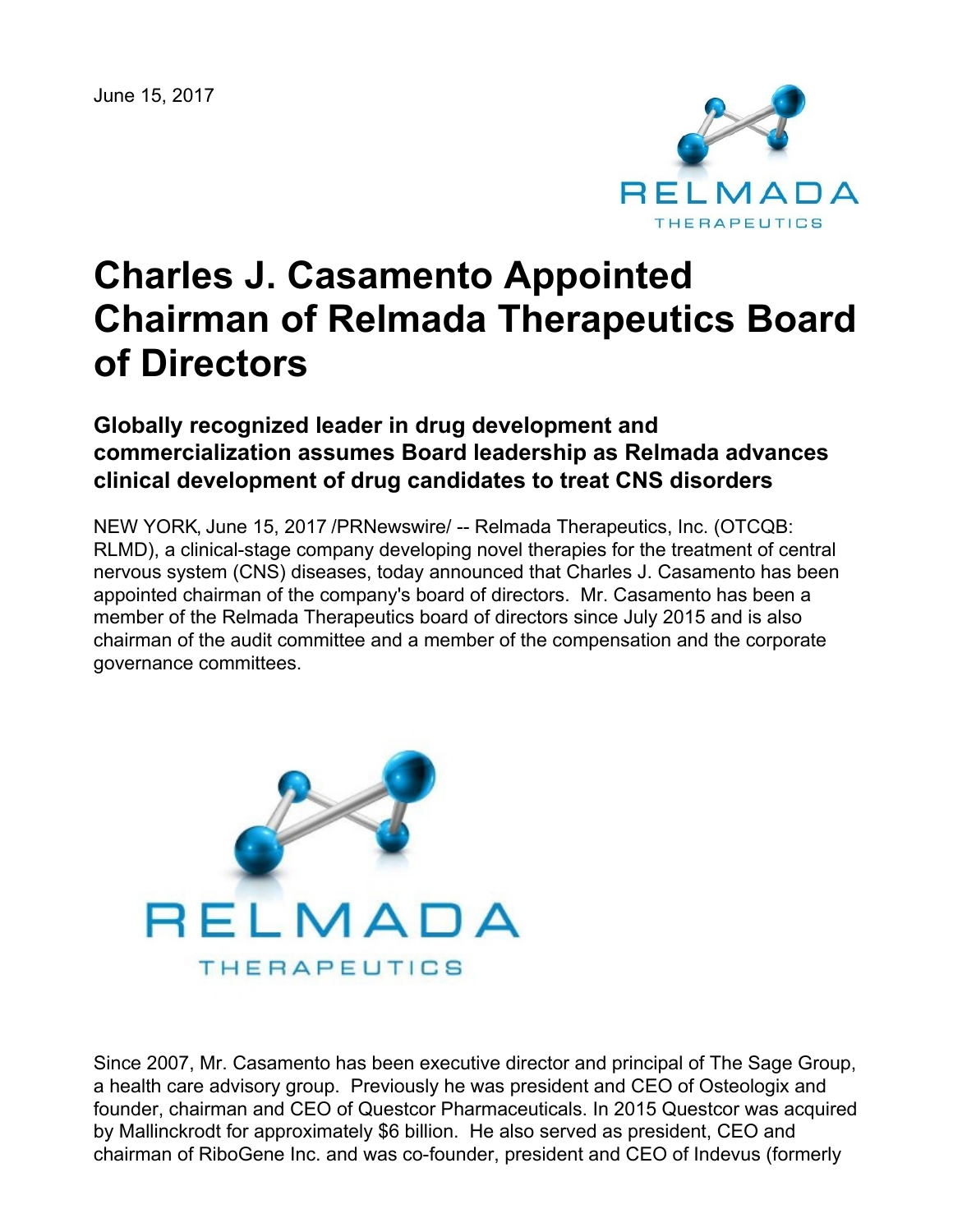Interneuron Pharmaceuticals). In 2006 Indevus was acquired by Endo Pharmaceuticals for approximately \$650 million. He has also held senior management positions at Genzyme Corporation, American Hospital Supply, Johnson & Johnson, Hoffmann-LaRoche and Sandoz. He has served as a director of eleven other pharmaceutical/biotechnology companies and has been on the board of two not for profit organizations.

"Charles Casamento has been an outstanding member of the Relmada board of directors, and in his new role as chairman his insights and expertise will play an even more important role in guiding and advancing our business strategy in the years ahead," said Sergio Traversa, chief executive officer of Relmada.

## **About Relmada Therapeutics, Inc.**

Relmada Therapeutics is a clinical-stage, publicly traded biotechnology company developing novel versions of proven drug products together with new chemical entities that potentially address areas of high unmet medical need in the treatment of central nervous system (CNS) diseases. The Company has a diversified portfolio of four products at various stages of development, including d-Methadone (dextromethadone, REL-1017), an N-methyl-D-aspartate (NMDA) receptor antagonist for depression and neuropathic pain; LevoCap ER (REL-1015), an abuse resistant, sustained release dosage form of the opioid analgesic levorphanol; oral buprenorphine (BuTab, REL-1028), an oral dosage form of the opioid analgesic buprenorphine; and topical mepivacaine (MepiGel, REL-1021), an orphan drug designated topical formulation of the local anesthetic mepivacaine. For more information, please visit Relmada's website at: [www.relmada.com](http://www.relmada.com/).

### **Forward-Looking Statements**

The Private Securities Litigation Reform Act of 1995 provides a safe harbor for forwardlooking statements made by us or on our behalf. We may from time to time make written or oral statements in this letter, the proxy statements filed with the SEC communications to stockholders and press releases which constitute "forward-looking statements" within the meaning of Section 27A of the Securities Act of 1933 and Section 21E of the Securities Exchange Act of 1934. These forward-looking statements are based upon management's current expectations, estimates, assumptions and beliefs concerning future events and conditions and may discuss, among other things, anticipated future performance, expected product development, product potential, future business plans and costs. Any statement that is not historical in nature is a forward-looking statement and may be identified by the use of words and phrases such as "expects," "anticipates," "believes," "will," "will likely result," "will continue," "plans to" and similar expressions. No forward-looking statement can be guaranteed and actual results may differ materially from those projected. Relmada undertakes no obligation to publicly update any forward-looking statement, whether as a result of new information, future events, or otherwise. Readers are cautioned that it is not possible to predict or identify all of the risks, uncertainties and other factors that may affect future results and that the risks described herein should not be considered to be a complete list.

### **Contact**

Media Contact: